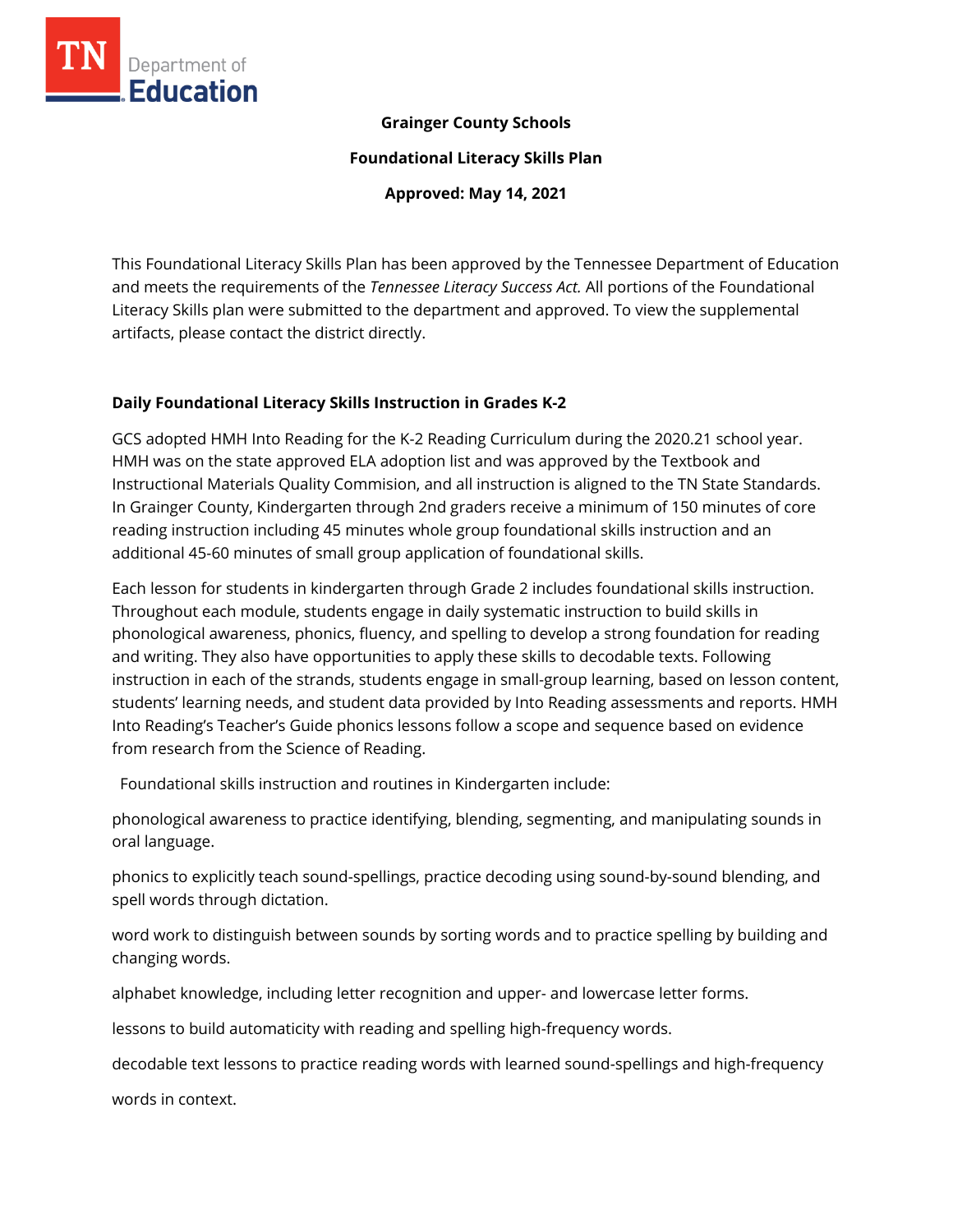Foundational skills instruction in grades 1 & 2 include:

Phonological Awareness lessons to have children identify, produce, and manipulate the sounds in spoken words and syllables.

Phonics lessons to introduce sound-spellings that help children associate consonants, consonant

blends, digraphs and trigraphs, short and long vowels, vowel digraphs and diphthongs, and other common vowel spellings with the sounds they represent and to read words with these soundspellings.

Make Minutes Count options to support children in targeted small-group instruction, based on need.

Fluency lessons to practice reading fluently with appropriate rate, intonation, phrasing, and expression and to practice self-correcting using context and decoding skills.

Spelling lessons to help children make decoding-encoding connections and practice handwriting skills.

Read Decodable Text lessons for practice decoding words and recognizing high-frequency words in

context and to reinforce fluency skills.

High-Frequency Words lessons to teach and practice reading, spelling, and using high-frequency

sight words.

One improvement for next year is to specifically label the instruction within the literacy block to specify the minutes spent on different sections like the foundational skills section. Since all K-5 teachers and instructional coaches will be attending the state provided two week Foundational Skills training, next year the district will use collaborative planning at individual schools to reinforce foundational skill practices learned from the training.

## **Daily Foundational Literacy Skills Instruction in Grades 3-5**

GCS adopted Great Minds Wit & Wisdom for grades 3-5 during the 2020.21 school year. Wit & Wisdom was selected from the state approved ELA adoption list and was approved by the Textbook and Instructional Materials Quality Commision. Instruction is aligned to TN state standards. In Grainger County, 3rd-5th graders receive 90 minutes integrated reading instruction with at least 30 minutes daily embedded foundational skills instruction. Although daily instruction is not the same each day, all daily instruction includes the following components:

Welcome (5 minutes): Students independently engage in a task that prepares them for the lessons' learning.

Launch (3 minutes): The teacher introduces the lesson's Content Framing Question, and students interact with it in a meaningful way by unpacking terminology, or making connections to the Focusing Question, Essential Question, an/or text. The teacher ensures student understanding of the Learning Goals.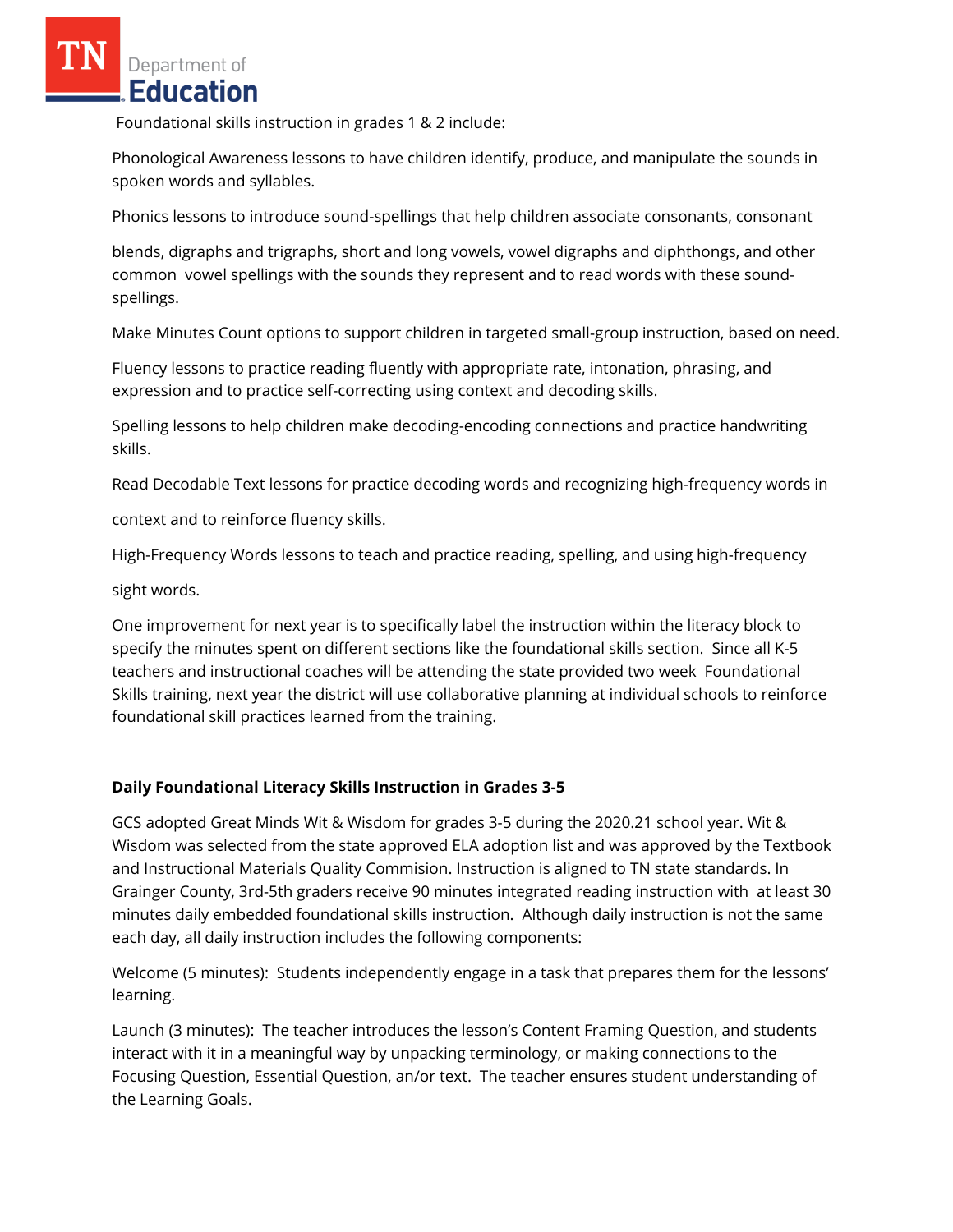Learn (60 minutes): Through a variety of instructional routines and tasks, teachers support students as they engage in productive struggle as they develop skills and knowledge needed to answer the lesson's Content Framing Question. Students listen, read, write, think and speak about the text during the learn section of the lesson. Vocabulary, comprehension, and fluency instruction is embedded in this section of the lesson.

Land (10 minutes): The teacher facilitates student reflections on how they met lesson goals and answered the Content Framing Question.

Wrap (2 minutes): Closing activities

Deep Dive (15 minutes): The teacher explicitly teaches vocabulary, morphology, and grammar.

The fluency, vocabulary, and comprehension skills are not taught in isolation, but are embedded within the lesson to ensure connection. As a text-based curriculum, Wit & Wisdom teaches vocabulary both implicitly and explicitly using words in the core and supplementary texts. Through repeated readings of complex, knowledge-building texts, students learn many new vocabulary words including content-specific, academic, and text-critical vocabulary. Wit & Wisdom reinforces learned foundational skills to a lesson's reading or writing tasks about complex text. For example, some writing lessons have teachers review previously taught sound-spelling patterns that students are frequently misspelling, then give students time to edit their text-based writing based on those patterns. Wit & Wisdom provides fluency practice with selected passages from core texts. Students learn to read grade-level complex text through repeatedly reading short text excerpts from module texts which helps students to understand the texts and communicate more effectively about them. Deep Dives explicitly instruct language skills including conventions of English, language and style, and vocabulary. Foundational skills are embedded throughout the curriculum based on a consideration of the language demands of the major module writing tasks and the language found in the core texts

## **Approved Instructional Materials for Grades K-2**

Houghton Mifflin Harcourt - K-2, 4-5 Into Reading, Tennessee

#### **Approved Instructional Materials for Grades 3-5**

Great Minds - 3-5 Wit and Wisdom

#### **Additional Information about Instructional Materials**

GCS adopted HMH Into Reading, an approved state curriculum for ELA instruction, and we also purchased HMH iRead for all K-2 classrooms as a supplemental resource for reinforcing foundational skills. The district recommends teachers use iRead during one small group station daily for 15-20 minutes. Students use iRead to:

Build foundational skills at an independent digital center

Reinforce foundational skills during whole-or small-group instruction by interacting with iRead Interactive Learning Tools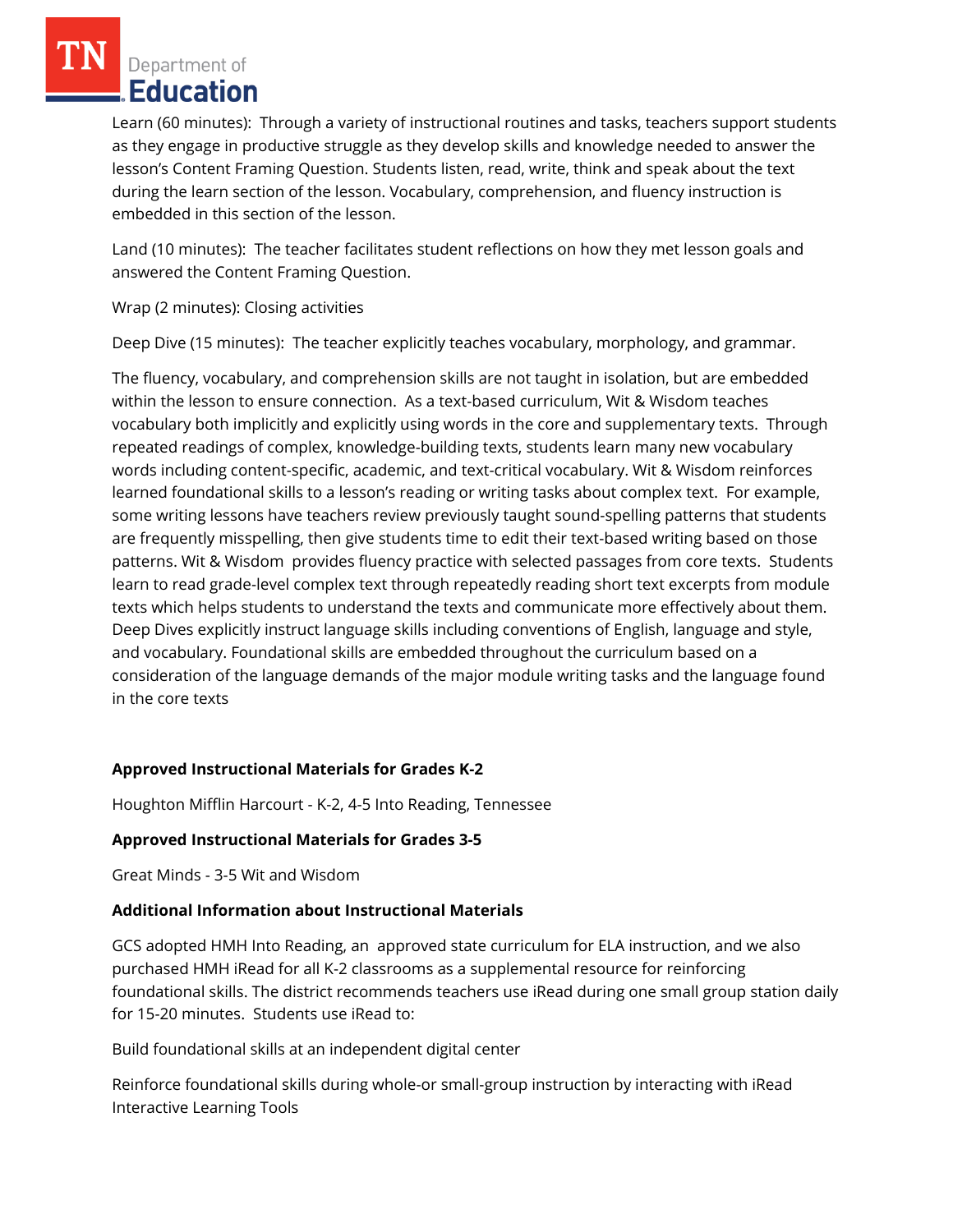Apply foundational skills to printable Decodable Books during small-group instruction, independent reading, or at home.

GCS also purchased another digital tool, Amira, for all K-2 classrooms. Amira provides 1:1 reading practice and administers both an oral reading fluency assessment and dyslexia screeners. Not only does Amira assist teachers with assessing foundational reading skills, it also provides students with 1:1 tutoring. Amira employs more than 25 different micro-interventions backed by reading science.

# **Universal Reading Screener for Grades K-5. This screener complies with RTI<sup>2</sup>and Say Dyslexia requirements.**

Grainger County Schools uses easyCBM as its universal reading screener in K-5. The easyCBM reading universal screener is administered 3 times a year (fall, winter, spring). The screener complies with the requirements outlined in the TN RTI² Framework and complies with the state dyslexia screening requirements and is on the state's approved list for RTI² screeners.

## **Intervention Structure and Supports**

GCS uses easyCBM as its reading universal screener. The screener is administered 3 times a year at the beginning of the year, mid-year, and end of the year. The fall easyCBM reading benchmark screener is used to identify which students are "at risk" or scoring below the 25th percentile. Instructional Coaches at each school lead RTI² meetings to review data and lead the RTI² team in making data-based for all students needing RTI² instruction including students who have characteristics of dyslexia. Other RT²I team members may include: (classroom teachers, RTI² instructors, special education case managers, school administrators, school psychologists, and/or speech pathologists). Students identified as needing additional Tier II or III instruction are given additional diagnostic assessments as needed to drill down to identify each student's specific reading deficits. Additional reading diagnostic tools include: PASS, PWRS, Spelling Inventories and additional dyslexia screeners. Students may also be given a specific intervention program screener to aid in correct placement within a specific program. All of these assessments are used to help the RTI² Team identify each student's greatest area of need in reading and determine a student's intervention placement.

After a school-based team has reviewed multiple sources of data in the screening process and identifies reading skill deficits in need of intervention, parents will be notified of the student's performance and the need for intervention. Parents will also be notified when a student is found to have a characteristic of Dyslexia, a skill deficit in one or more of the basic reading areas (phonemic awareness, phonics, fluency, written expression), and are placed in a Tier 2 or Tier 3 reading intervention group for basic reading skills. As with all students who are placed in intervention, a Student Intervention Plan will be sent home, progress monitoring will take place, and parents will receive information about progress every 4.5 weeks. Information about Dyslexia will be sent with the initial notification letter. School RTI² data teams meet every 4.5 weeks to monitor/review/discuss student progress, and adjustments are made as needed (change in intervention, RTI² instructor, or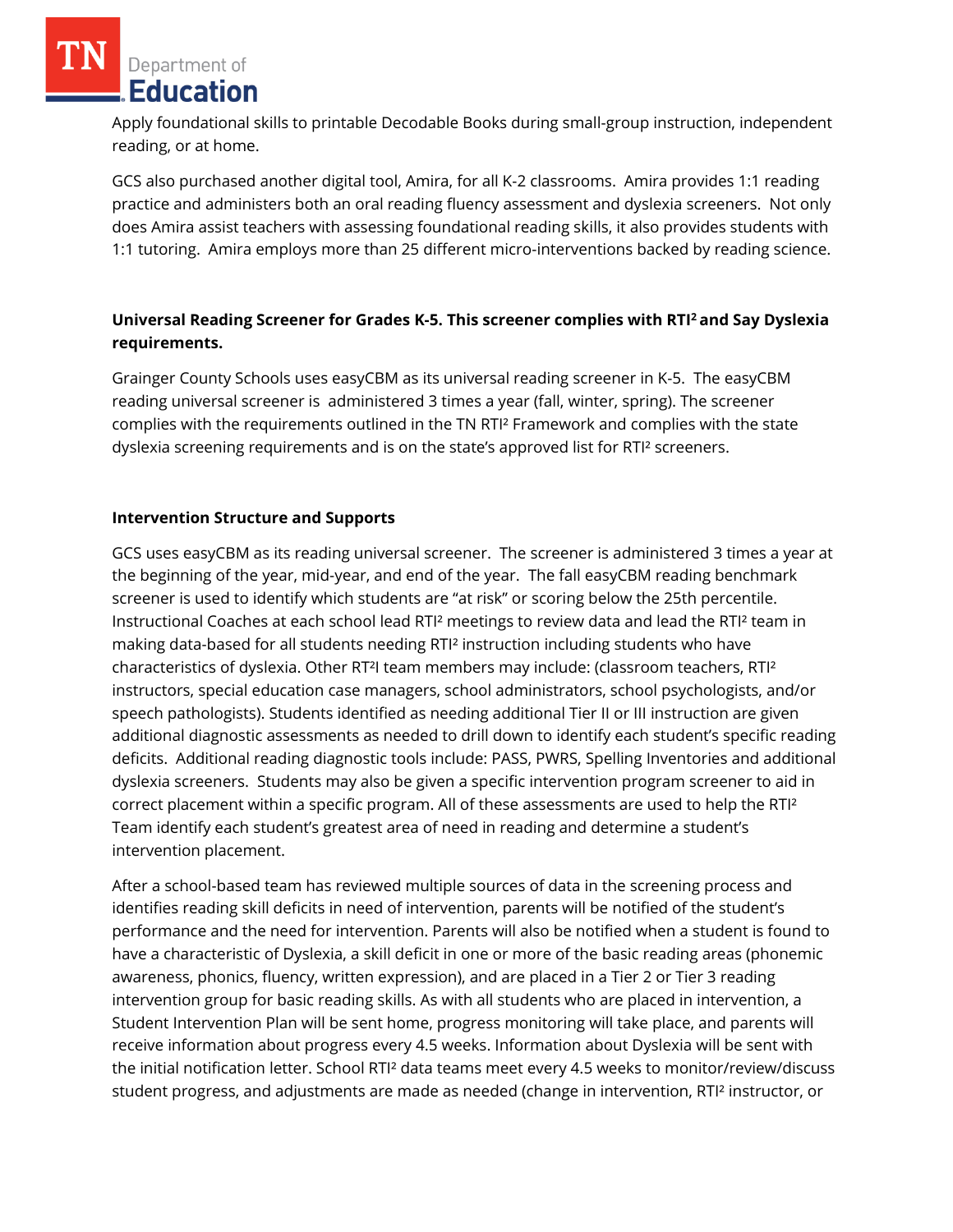time). The RTI² data team uses multiple sources of data including progress monitoring data, fidelity checks data and attendance records to help guide the decision making process. Tier II students are progress monitored every other week and Tier III students are progress monitored every week or every other week. Students are progress monitored using an easyCBM probe that matches their greatest area of need in reading.

Students receive 40-60 minutes of reading tiered intervention per day to address their area of greatest skill deficit. Intervention times are scheduled in each school to meet the grade level/tier guidelines in the state RTI² manual. This time is in addition to the reading instruction that takes place during core reading instruction.

Grainger County uses reading interventions that are researched based for RTI² small group instruction. We provide tiered intervention in phonemic awareness, phonics, fluency, comprehension, and written expression. Examples of Intervention programs used with students who have a reading skill deficits include:

Sound Sensible provides instruction in phonological awareness, phonemic awareness, soundsymbol recognition

S.P.I.R.E.(Orton-Gillingham based program used primarily with students with characterics of dyslexia) provides instruction in phonological awareness, phonemic awareness, alphabetic knowledge, sound-symbol recognition, decoding, encoding

Linda-Mood Bell: addresses phonological awareness, phonemic awareness, alphabetic knowledge, sound-symbol recognition, decoding, encoding

WonderWorks: provides instruction in fluency and comprehension

## **Parent Notification Plan/Home Literacy Reports**

After a school-based team has reviewed multiple sources of data in the screening process and identifies reading skill deficit(s) in need of intervention, parents will be notified of the student's performance and the need for intervention. An easyCBM report that details the student's performance on the screener is sent home with every student.

Parents of students who score below the 25th percentile and are placed in a Tier 2 or 3 group are also provided with a copy of the Student Intervention Plan that details specific are of concern, databased decision tier placement, prescribed intervention program, name of interventionist, length of daily intervention instruction, and list of RTI² team involved in making the plan. Parents are notified when a student is found to have a characteristic of Dyslexia, a skill deficit in one or more of the basic reading areas (phonemic awareness, phonics, fluency, written expression), and are placed in a Tier 2 or Tier 3 reading intervention group for basic reading skills. Information about Dyslexia will be sent with the initial notification letter. This parent notification process is repeated with each benchmark screening (3 times a year) for students in K-5.

Progress monitoring data and information about student progress is sent to parents every 4.5 weeks. Data teams note any changes being made in a student's RTI² placement.